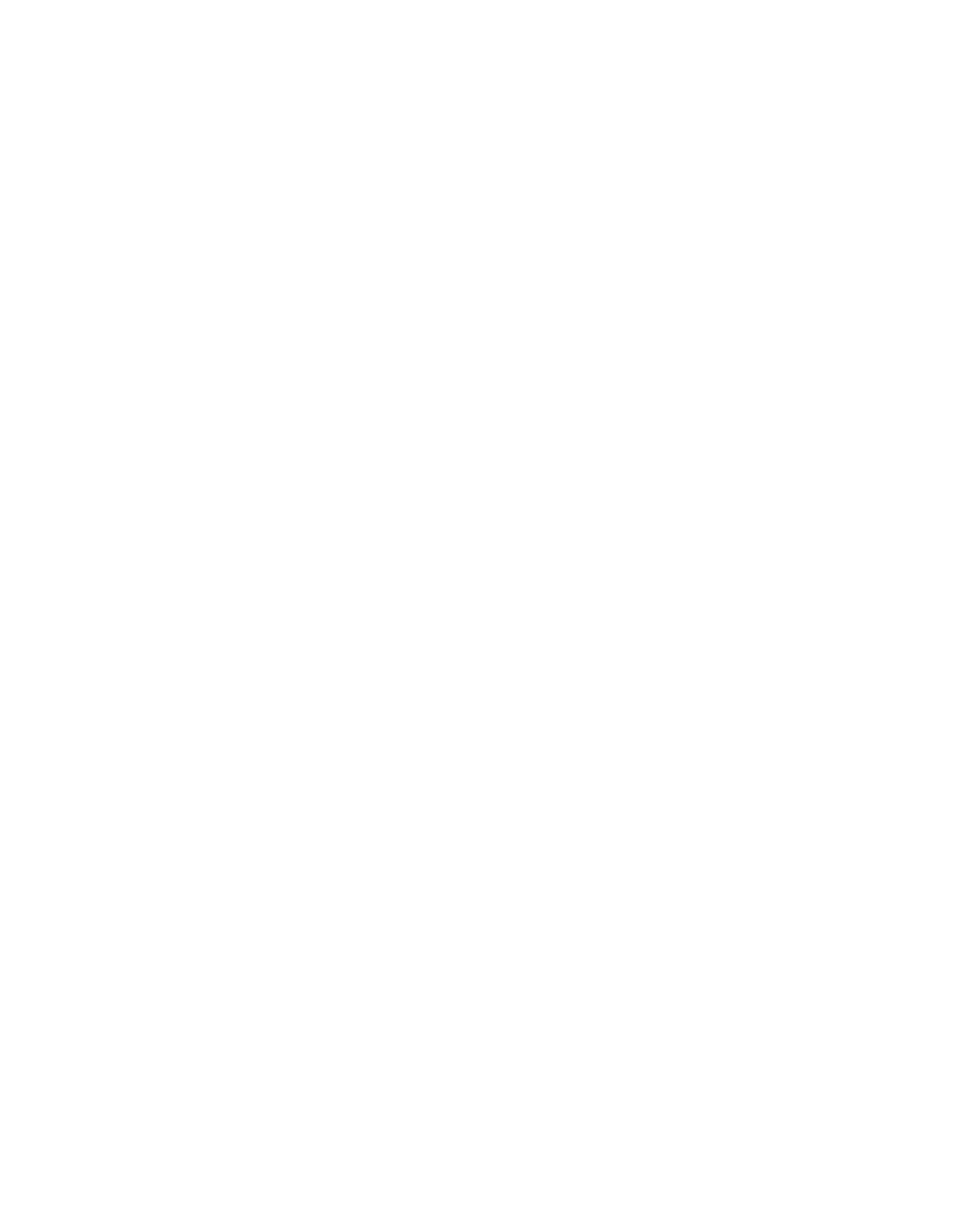# Online Bayesian Tire-Friction Learning by Gaussian-Process State-Space Models

Karl Berntorp <sup>∗</sup>

<sup>∗</sup> Mitsubishi Electric Research Laboratories (MERL), 02139 Cambridge, MA, USA. Email: karl.o.berntorp@ieee.org

Abstract: The friction dependence between tire and road is highly nonlinear and varies heavily between different surfaces. The tire friction is important for real-time vehicle control, but difficult to learn with automotive-grade sensors as they only provide indirect measurements based on sensing parts of the vehicle state. In this paper we leverage recent advances in particle filtering and Gaussian Processes (GPs), to provide an online method for jointly estimating the vehicle state and subsequently identifying the tire friction as a function of the wheel slip. The unknown function mapping the wheel slip to tire friction is modeled as a GP that is included in a dynamic vehicle model relating the GP to the vehicle state.We illustrate the efficacy of the method using synthetic data on a snow-covered road.

Keywords: Automotive system identification and modelling; Learning and adaptation in autonomous vehicles; Particle filter; Friction estimation; intelligent vehicles

# 1. INTRODUCTION

As there is an increased demand on technologies for enabling autonomous driving (AD), the sensing and estimation algorithms are required to produce an increasing amount of information about the vehicle and its interaction with the environment to support the control algorithms. For advanced driver-assistance systems (ADAS), such as vehicle steering controllers, the main actuation is done through the interaction between tire and road. Hence, to further increase the AD capabilities in vehicles, it is important to have reliable knowledge of the tire friction.

Various tire models describing the tire friction as a function of wheel slip (i.e., the tire-friction function) have been reported in literature—for example, the Magic formula (Pacejka, 2006), the Burckhardt model (Kiencke and Nielsen, 2005), and the Brush model (Svendenius, 2007). The parametrizations used vary across the different models, but the main characteristics are similar. Knowledge of the tire friction over a range of slip values extending into the saturated region of the tire-friction function is important for AD and ADAS, since the prediction models used in several of the recently proposed control methods rely on such knowledge (Carvalho et al., 2015; Frasch et al., 2013; Quirynen et al., 2018).

A difficulty when addressing the tire-friction estimation problem using automotive-grade sensors is that the amount of sensors is limited, and they are relatively low grade (Gustafsson, 2009). Moreover, not only do the sensors only provide indirect measurements of the friction, they do not even measure the vehicle state, which is nonlinearly dependent on the tire friction and must therefore be known for learning the tire friction. Also, it is worth pointing out that few approaches so far target the estimation of the full tire-friction function only using productiongrade sensors.

In this paper, we develop a method for jointly estimating the tire-friction function and the vehicle state only using sensors available in production cars, namely wheel-speed sensors and inexpensive accelerometers and gyroscopes. While our primary focus is the lateral dynamics, the method developed here can be applied to either lateral or longitudinal dynamics, or to the two combined. Our approach is fully Bayesian and models the deviations from a nominal tire-friction curve as a Gaussian process (GP) with unknown and time-varying mean and covariance function (Rasmussen and Williams, 2006), leading to a GP state-space model (GP-SSM). GPs (Rasmussen and Williams, 2006) are effective tools for nonparametric modeling of static nonlinear functions and GPs have recently been extended to modeling dynamical system behavior (Frigola et al., 2014; Svensson et al., 2016). In particular, we leverage a recently proposed method for real-time joint state estimation and learning of the state-transition function (Berntorp, 2019a), where a reduced-rank formulation (Svensson et al., 2016) of GP-SSMs is combined with particle filtering (Doucet and Johansen, 2009) for jointly estimating online the state and associated state-transition function. Due to the nonparametric nature of the GP, the method is not subject to specific modeling constraints that various tire models impose. Still, the method is insensitive to overfitting to the data.

The tire-friction identification approaches in literature typically estimate parameters of specific models using different techniques. Batch methods for identifying the parameters of the Brush model based on nonlinear optimization can be found in (Svendenius, 2007). The method in (Goldfain et al., 2019) uses an unscented Kalman filter (UKF) approach that augments the vehicle state and models the Pacejka parameters as random walk processes, which are subsequently estimated in a recursive fashion. The works (Lundquist and Schön, 2009; Lee et al., 2015)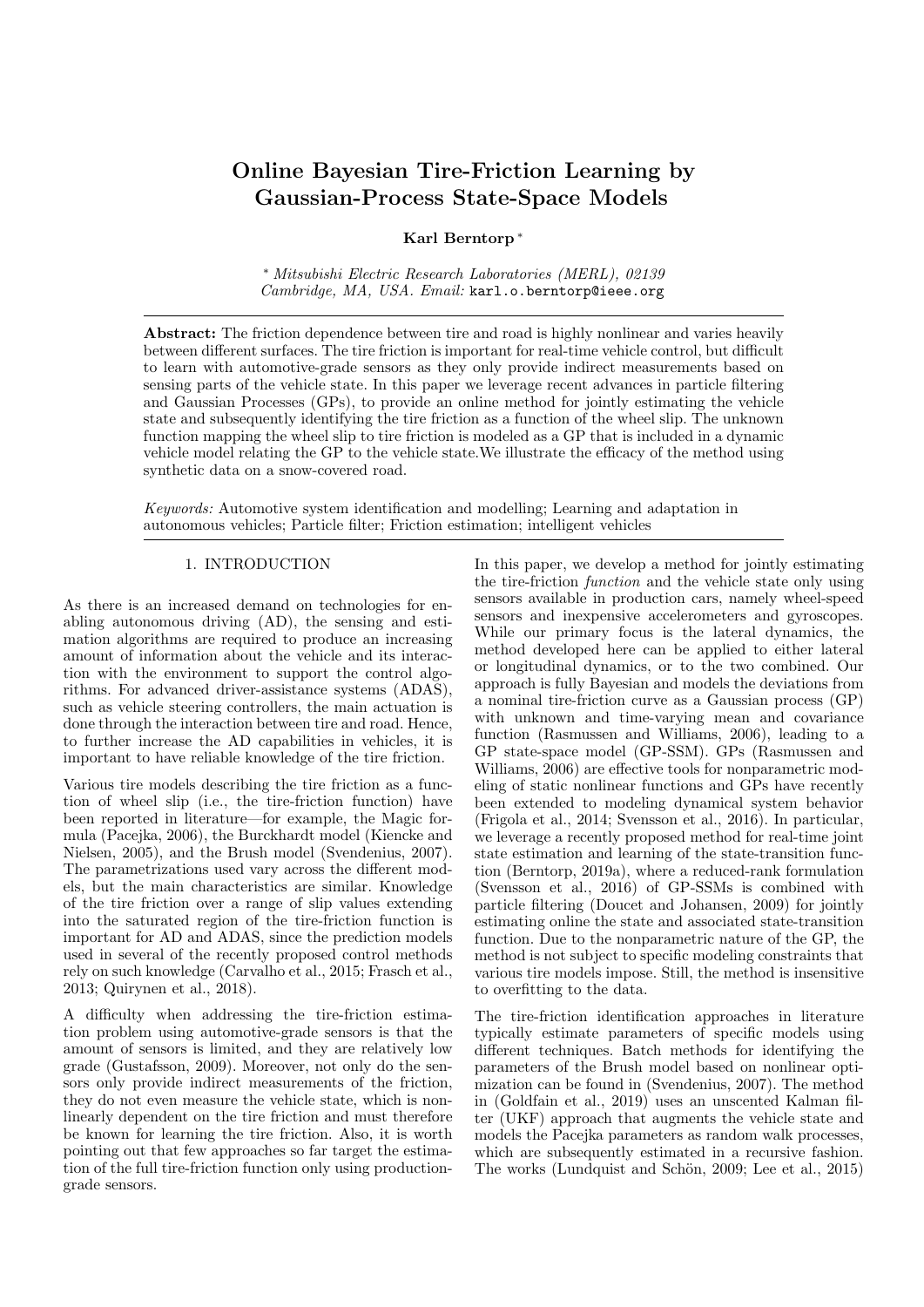employ recursive least-squares for estimating the cornering stiffness (the linear slope of the friction curve), and (Garatti and Bittanti, 2009) performs estimation of the Pacejka tire parameters by generating artificial data associated with different tire parameters and solving for the best fit to measured data. In (Ahn et al., 2012), the Brush tire model and a nonlinear observer is used to estimate the peak friction coefficient under different excitation levels, and in (Berntorp, 2019b) we developed an offline method by using the particle Markov-chain Monte-Carlo framework (Svensson and Schön, 2017).

*Notation:* For a discrete-time signal  $x$  with sampling period  $T_s$ ,  $x_k = x(t_k) = x(kT_s)$ . Throughout, for a vector  $x, x \sim \mathcal{N}(\mu, \Sigma)$  indicates that x is Gaussian distributed with mean  $\mu$  and covariance  $\Sigma$  and  $x_n$  denotes the *n*th component of x. Matrices are indicated in capital bold font as  $X$ , and the element on row i and column j is denoted with  $X_{ij}$ . With  $p(\mathbf{x}_{0:k}|\mathbf{y}_{0:k})$ , we mean the posterior density function of the state trajectory  $x_{0:k}$  from time step 0 to time step  $k$  given the measurement sequence  $y_{0:k} := \{y_0, \ldots, y_k\},\,$  and  $x_{0:k}^i$  is the *i*th realization of  $x_{0:k}$ . The notation  $f \sim \mathcal{GP}(\stackrel{\sim}{0}, \kappa_{\theta, f}(x, x'))$  means that the function  $f(x)$  is a realization from a GP prior with a given covariance function  $\kappa_{\theta,f}(x,x')$  subject to hyperparameters  $\theta$ , and  $\mathcal{IW}(\nu, \Lambda)$  is the inverse-Wishart distribution with degree of freedom  $\nu$  and scale matrix **Λ**. Similarly,  $\mathcal{MN}(M, Q, V)$  and  $\mathcal{T}(M, Q, V)$  are the Matrix-Normal and Matrix-t distribution, respectively, with mean  $M$ , covariance (scale)  $Q$ , and inverse covariance (scale)  $V$ .

### 2. MODELING AND PROBLEM FORMULATION

In this section we summarize the different models used by the proposed learning method.

## 2.1 Chassis Modeling

We use a single-track chassis model that includes the lateral velocity  $v<sup>Y</sup>$  and the yaw rate  $\dot{\psi}$ . Consequently, in this paper we focus on the lateral dynamics, but the method extends straightforwardly to also handle longitudinal dynamics. The state vector is  $\mathbf{x} = [v^Y \ \dot{w}]^T \in \mathbb{R}^2$ . A single-track model is sufficiently accurate for purposes where the tire friction reaches the nonlinear region but the maneuvers are not aggressive enough to result in large roll angles (Quirynen et al., 2018). The presented framework can be extended to handle a double-track model, but it increases computation time and modeling complexity.

The single-track mode lumps together the left and right wheel on each axle, and roll and pitch dynamics are neglected. Thus, the model has two translational and one rotational degrees of freedom. The model dynamics are given by

$$
\dot{v}^Y + v^X \dot{\psi} = \frac{1}{m} (F_f^z \mu_f^y \cos(\delta) + F_r^z \mu_r^y + F_f^z \mu_f^x \sin(\delta)),
$$
\n(1a)\n
$$
I_{zz} \ddot{\psi} = l_f F_f^z \mu_f^y \cos(\delta) - l_r F_r^z \mu_r^y + l_f F_f^z \mu_f^x \sin(\delta),
$$
\n(1b)

where  $\mu^y$  is the lateral tire friction function and the subscripts  $f, r$  stand for front and rear, respectively, m is the vehicle mass,  $I_{zz}$  is the vehicle inertia about the vertical axis, and  $\delta$  is the front-wheel steering angle. By denoting the wheel base with  $l = l_f + l_r$ , the normal force  $F^z$  resting on each front/rear wheel is

$$
F_f^z = mg\frac{l_r}{l}, \quad F_r^z = mg\frac{l_f}{l}.\tag{2}
$$

# 2.2 Tire Modeling

The tire friction components  $\mu_i^y, i \in \{f, r\}$  are modeled as static functions of the slip quantities,

$$
\mu_i^y = f_i^y(\alpha_i(\boldsymbol{x})), \tag{3}
$$

 $\alpha$  is the slip angle, which is defined as (Pacejka, 2006).

$$
\alpha_i = -\arctan\left(\frac{v_{y,i}}{v_{x,i}}\right),\tag{4}
$$

where  $v_{x,i}$  and  $v_{y,i}$  are the longitudinal and lateral wheel velocities for wheel  $i$  with respect to an inertial system, expressed in the coordinate system of the wheel. The wheel velocities can be computed from a transformation of the longitudinal and lateral vehicle velocities. The lateral velocity is estimated in the proposed method, whereas the longitudinal velocity  $v^X$  is determined from the measured wheel-speeds  $\{\omega_i\}_{i=1}^4$ . For brevity, we define the vector  $\boldsymbol{\alpha} = [\alpha_f \ \alpha_r]^{\mathrm{T}}$ . We write (3) as

$$
\boldsymbol{\mu} = \left[f_f^y \ f_r^y\right]^{\mathrm{T}},\tag{5}
$$

and model the friction vector as a realization from a zeromean GP prior

$$
\boldsymbol{\mu}(\boldsymbol{\alpha}) \sim \mathcal{GP}(\mathbf{0}, \boldsymbol{\kappa}_{\theta,\mu}(\boldsymbol{\alpha}, \boldsymbol{\alpha}')), \qquad (6)
$$

where the covariance function  $\kappa_{\theta,\mu}(\alpha,\alpha')$  is chosen in advance. In this work the hyperparameters  $\boldsymbol{\theta}$  are determined a priori and we refer inclusion of the hyperparameters into the learning process as future work.

## 2.3 Estimation Model

After discretization with sampling period  $T_s$  and using  $\mathbf{u} = [\delta v^X]^T$  as the known input vector, the vehicle model  $(1)$ – $(6)$  can be written as

$$
\boldsymbol{x}_{k+1} = \boldsymbol{a}(\boldsymbol{x}_k,\boldsymbol{u}_k) + \boldsymbol{G}(\boldsymbol{x}_k,\boldsymbol{u}_k)\boldsymbol{\mu}(\boldsymbol{\alpha}_k), \qquad \quad (7)
$$

where  $a(\cdot)$  and  $G(\cdot)$  are the (known) parts of the vehicle model, and  $\mu(\cdot)$  is the unknown tire-friction function.

Our measurement model is based on a setup commonly available in production cars, namely the lateral acceleration  $a_m^Y$  and the yaw rate  $\psi_m$ , forming the measurement vector  $\boldsymbol{y} = [a_m^Y \ \dot{\psi}_m]^{\mathrm{T}}$ . To relate  $\boldsymbol{y}_k$  to the vehicle state  $\boldsymbol{x}_k$ at each time step  $k$ , note that  $a<sup>Y</sup>$  can be extracted from the right-hand sides of (1a), after dividing the vehicle mass and shifting over the first terms on the right-hand sides. The measurement  $\psi_m$  is a direct measurement of the yaw rate. We model the measurement noise  $e_k$  as zero-mean Gaussian distributed noise with covariance  $\boldsymbol{R}$  according to  $e_k \sim \mathcal{N}(\mathbf{0}, \mathbf{R})$ . The measurement model is written as

$$
\boldsymbol{y}_k = \boldsymbol{h}(\boldsymbol{x}_k, \boldsymbol{u}_k) + \boldsymbol{D}(\boldsymbol{x}_k, \boldsymbol{u}_k) \boldsymbol{\mu}(\boldsymbol{\alpha}_k) + \boldsymbol{e}_k. \hspace{1cm} (8)
$$

The measurement model (8) is decomposed into known parts of the dynamics,  $h(\cdot)$  and  $D(\cdot)$ , and an unknown part,  $\mu(\cdot)$ . The measurement covariance **R** is assumed known a priori. This is reasonable, since the measurement noise can oftentimes be determined from prior experiments and data sheets. In addition, when evaluating (8) we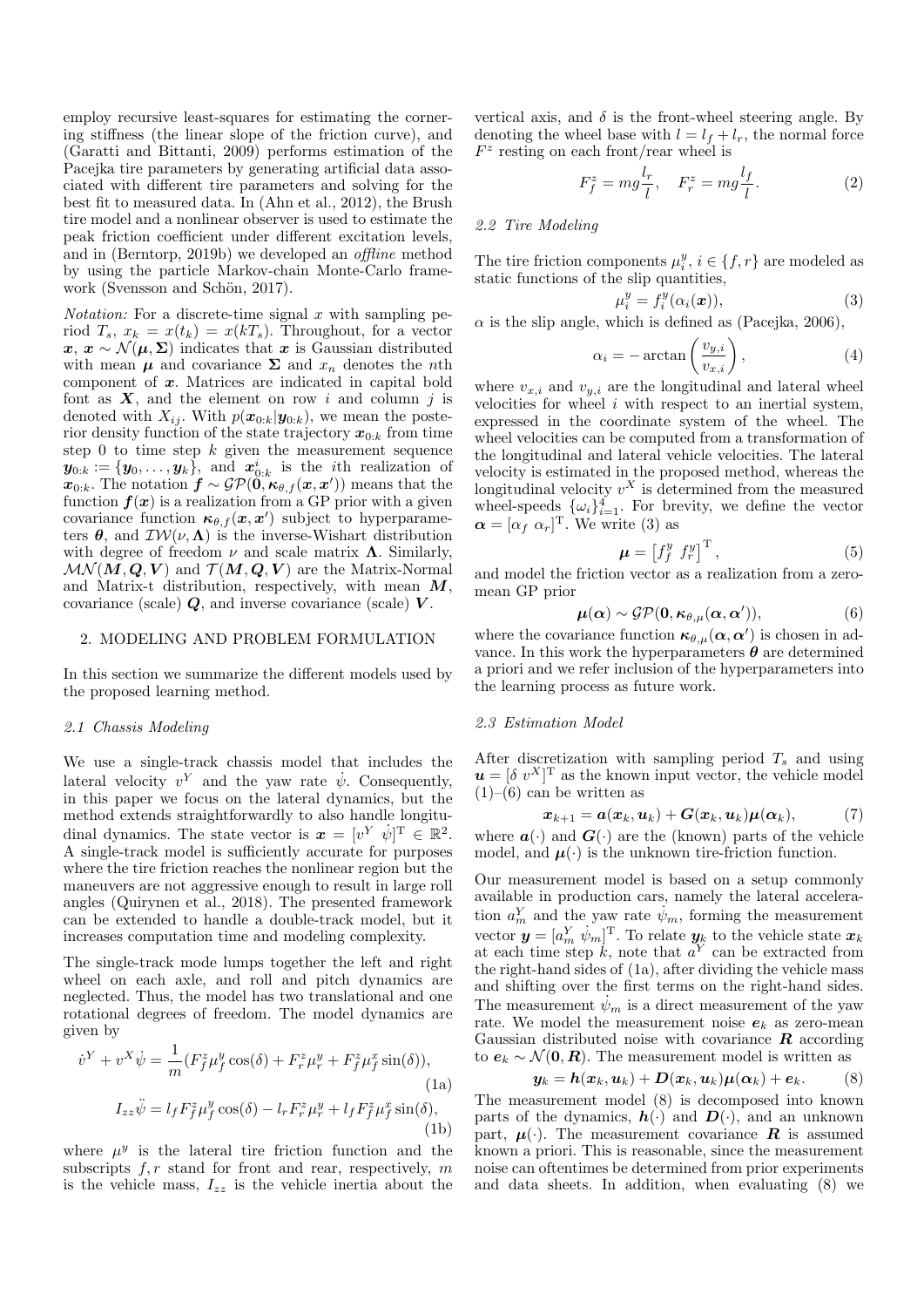assume a prior knowledge of the friction, for example, using the methods in (Berntorp and Di Cairano, 2018; Berntorp and Hiroaki, 2019). This helps in reaching faster convergence and also approximately decouples the motion model and measurement model, and has been proven to give adequate performance in system identification (Svensson and Schön, 2017).

The estimation model consisting of (7) and (8) is a GP-SSM where the tire friction is a GP. We rely on GP priors for learning the tire friction function, where the covariance function  $\kappa(x, x')$  encodes the prior assumptions. A bottleneck in some of the proposed GP-SSM methods is the computational load. In this paper we use the computationally efficient reduced-rank GP-SSM framework presented in (Solin and Särkkä, 2014; Svensson and Schön, 2017). For a thorough derivation and convergence proofs, see  $(Solin and Särkkä, 2014)$ . Following the notation in  $(Solin)$ and Särkkä, 2014), isotropic covariance functions (that only depend on the Euclidean norm  $\|\boldsymbol{x} - \boldsymbol{x}'\|$  can be approximated in terms of Laplace operators on the form:

$$
\kappa_{\theta}(\boldsymbol{x}, \boldsymbol{x}') \approx \sum_{j_1, \dots, j_d=1}^m \mathcal{S}_{\theta}(\lambda^{j_1, \dots, j_d}) \phi^{j_1, \dots, j_d}(\boldsymbol{x}) \phi^{j_1, \dots, j_d}(\boldsymbol{x}'),
$$
\n(9)

where we for simplicity assume  $m$  basis functions for each state dimension. In (9),  $S_{\theta}$  is the spectral density of  $\kappa_{\theta}$ and

$$
\lambda^{j_1,\dots,j_d} = \sum_{n=1}^d \left(\frac{\pi j_n}{2L_n}\right)^2,\tag{10a}
$$

$$
\phi^{j_1,\dots,j_d} = \prod_{n=1}^d \frac{1}{\sqrt{L_n}} \sin\left(\frac{\pi j_n(x_n + L_n)}{2L_n}\right),\tag{10b}
$$

are the Laplace operator eigenvalues and eigenfunctions, respectively, defined on the intervals  $[-L_n, L_n]$ . For brevity, we denote  $j_1, \ldots, j_d$  with j. Note that according to (9), (10), only the spectral density depends on the hyperparameters  $\theta$ . Furthermore, (9) can be interpreted as an optimal parametric expansion with respect to the covariance function in the GP prior (Svensson and Schön, 2017).

From the approximation (9) using Laplace operators,  $(Solin and Särkkä, 2014)$  provides a relation between basis function expansions of a function  $f$  and GPs based on the Karhunen-Loeve expansion. Namely, with the basis functions chosen as  $(10b)$ .

$$
f(\mathbf{x}) \sim \mathcal{GP}(0, \kappa(\mathbf{x}, \mathbf{x}')) \Leftrightarrow f(\mathbf{x}) \approx \sum_{\mathbf{j}} \gamma^{\mathbf{j}} \phi^{\mathbf{j}}(\mathbf{x}), \qquad (11)
$$

where

$$
\gamma^j \sim \mathcal{N}(0, S(\lambda^j)).\tag{12}
$$

For a state-space model  $x_{k+1} = f(x_k) + w_k$ , (11) implies the reduced-rank GP-SSM

$$
\boldsymbol{x}_{k+1} = \begin{bmatrix} \gamma_1^1 & \cdots & \gamma_1^m \\ \vdots & & \vdots \\ \gamma_d^1 & \cdots & \gamma_d^m \end{bmatrix} \begin{bmatrix} \phi^1(\boldsymbol{x}_k) \\ \vdots \\ \phi^m(\boldsymbol{x}_k) \end{bmatrix} + \boldsymbol{w}_k, \qquad (13)
$$

where  $\gamma_n^j$  are the weights to be learned, m is the total number of basis functions (i.e.,  $m^d$  in (9)), and  $w_k$  is zero-mean Gaussian distributed noise with covariance Q according to  $w_k \sim \mathcal{N}(\mathbf{0}, \mathbf{Q})$ . In Sec. 3, (13) in combination with particle filtering forms the basis for our joint state estimation and tire-friction learning method.

To get our vehicle model (7) on the form (13), note that by manipulation of (7) and using the basis function expansion approach (11), the model can be written on the form (Berntorp, 2019b)

$$
\zeta_{k+1} = \underbrace{\begin{bmatrix} \gamma_1^1 & \cdots & \gamma_1^m \\ \vdots & & \vdots \\ \gamma_d^1 & \cdots & \gamma_d^m \end{bmatrix}}_{\mathbf{A}} \underbrace{\begin{bmatrix} \phi^1(\boldsymbol{\alpha}_k) \\ \vdots \\ \phi^m(\boldsymbol{\alpha}_k) \end{bmatrix}}_{\boldsymbol{\varphi}(\boldsymbol{\alpha}_k)} + \boldsymbol{w}_k \qquad (14)
$$

for some  $\zeta_k = [\zeta_{1,k} \ \zeta_{2,k}]^{\mathrm{T}}$ . Hence, the original problem of learning the friction function  $\mu(\cdot)$  has been transformed to learning **A** in (14). The noise term  $w_k$  accounts for modeling errors and allows for more flexibility in the model and is incorporated into the learning process.

# 2.4 Problem Formulation

We want to estimate both the nonlinear function  $\mu(\alpha_k) \approx$  $A\varphi(\alpha_k)$  describing the tire friction and the vehicle state  $x_k$  online at each time step k. We approach this problem as follows. Given the system model (7), (8), and a GP prior (6) on the tire friction resulting in the GP-SSM (14), we want to infer the posterior distribution of  $x_k$  and **A** given a set of measurement data  $y_{0:k}$ ,

$$
p(\boldsymbol{x}_k|\boldsymbol{y}_{0:k}),\tag{15a}
$$

$$
p(\mathbf{A}|\mathbf{y}_{0:k}). \tag{15b}
$$

We also include  $Q$  in the learning process, and since the tire-friction estimate will depend on the vehicle state, and vice versa, we solve for (15) by approximating the joint posterior

$$
p(\mathbf{A}, \mathbf{Q}, \mathbf{x}_{0:k} | \mathbf{y}_{0:k}) \tag{16}
$$

at each time step  $k$ , from which we can extract (15).

# 3. JOINT VEHICLE STATE AND FRICTION-FUNCTION LEARNING

The objective is to estimate the posterior distribution (15) of the unknown function  $\mu(\alpha_k) \approx A\varphi(\alpha_k)$  and the vehicle state  $x_k$  at each time step k. To approximate (15), we decompose (16) into conditional densities as

 $p(A, \mathbf{Q}, \mathbf{x}_{0:k} | \mathbf{y}_{0:k}) = p(A, \mathbf{Q} | \mathbf{x}_{0:k}, \mathbf{y}_{0:k}) p(\mathbf{x}_{0:k} | \mathbf{y}_{0:k}).$  (17) In what follows, we describe how to recursively approximate the two densities on the right-hand side of (17).

# 3.1 State Estimation with Particle Filtering

We approximate the posterior of the state trajectory  $p(\mathbf{x}_{0:k}|\mathbf{y}_{0:k})$  in (17) by a set of N weighted state trajectories as

$$
p(\bm{x}_{0:k}|\bm{y}_{0:k}) \approx \sum_{i=1}^{N} q_k^i \delta_{\bm{x}_{0:k}^i}(\bm{x}_{0:k}),
$$
 (18)

where  $q_k^i$  is the importance weight of the *i*<sup>th</sup> state trajectory  $x_{0:k}^i$  and  $\delta(\cdot)$  is the Dirac delta mass. The particle filter recursively estimates (18) by repeated application of Bayes' rule as

$$
p(\boldsymbol{x}_{0:k}|\boldsymbol{y}_{0:k}) \propto p(\boldsymbol{y}_k|\boldsymbol{x}_{0:k},\boldsymbol{y}_{0:k-1})p(\boldsymbol{x}_k|\boldsymbol{x}_{0:k-1},\boldsymbol{y}_{0:k-1})\\ \cdot p(\boldsymbol{x}_{0:k-1}|\boldsymbol{y}_{0:k-1}).
$$
 (19)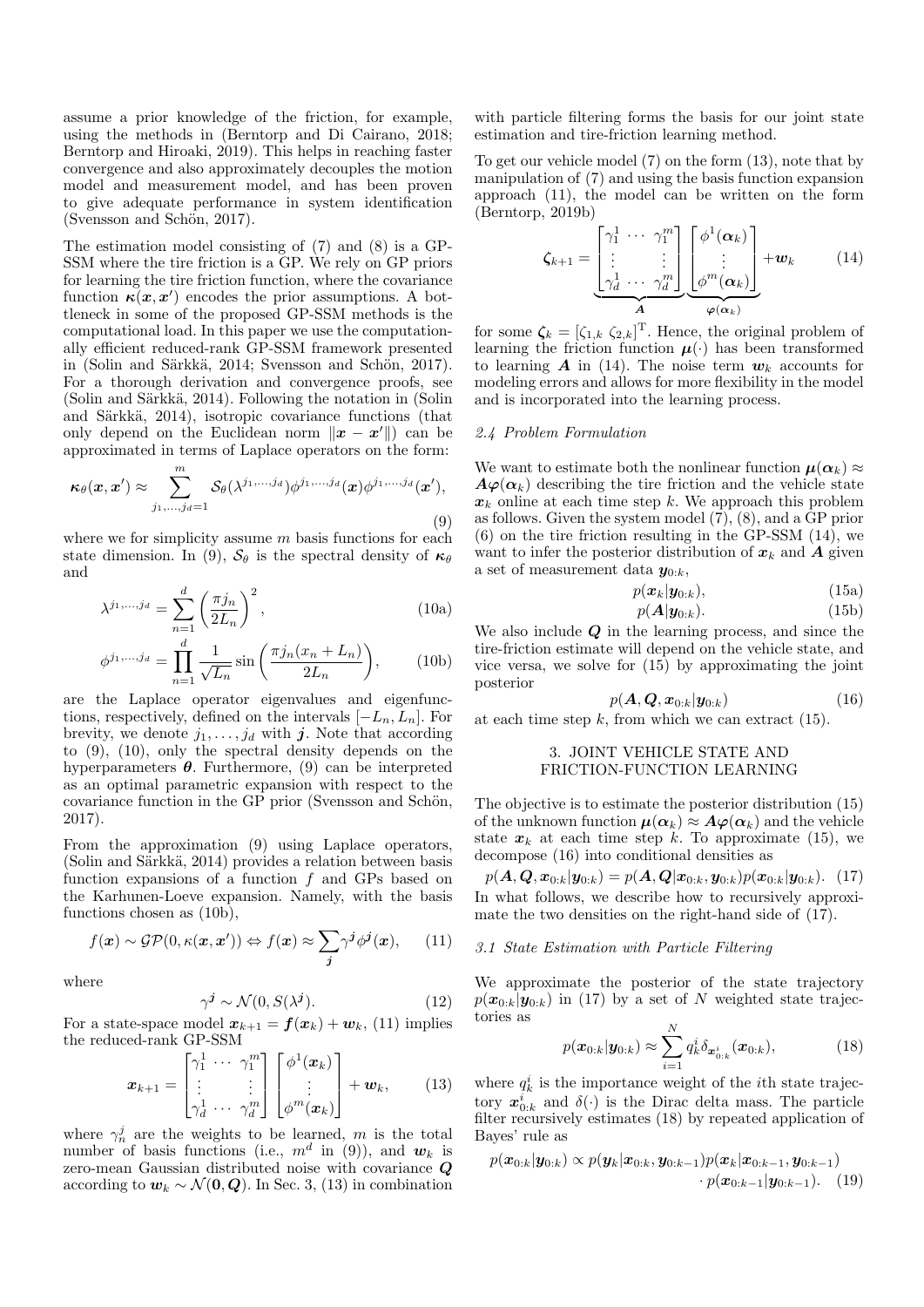In general, the particles are sampled from a user-designed proposal distribution  $\pi(\cdot)$  as

$$
\boldsymbol{x}_k \sim \pi(\boldsymbol{x}_k | \boldsymbol{x}_{0:k-1}, \boldsymbol{y}_{0:k}). \tag{20}
$$

Inserting (18) into (19) and accounting for the proposal, importance weight  $q_k^i$  is obtained as

$$
q_k^i \propto q_{k-1}^i \frac{p(\mathbf{y}_k|\mathbf{x}_k^i)p(\mathbf{x}_k^i|\mathbf{x}_{0:k-1}^i,\mathbf{y}_{0:k-1})}{\pi(\mathbf{x}_k^i|\mathbf{x}_{0:k-1}^i,\mathbf{y}_{0:k})}.
$$
 (21)

In this work we choose the proposal as the predictive density,  $\pi(\mathbf{x}_k|\mathbf{x}_{0:k-1}, \mathbf{y}_{0:k}) = p(\mathbf{x}_k|\mathbf{x}_{0:k-1}, \mathbf{y}_{0:k-1}),$  which leads to the simplified weight update

$$
q_k^i \propto q_{k-1}^i p(\boldsymbol{y}_k | \boldsymbol{x}_k^i). \tag{22}
$$

The particle filter iterates between prediction and weight update, combined with a resampling step that removes particles with low weights and replaces them with more likely particles.

# 3.2 Bayesian Learning of the Tire-Friction Function

The distribution of  $\bf{A}$  and  $\bf{Q}$  in (17) is computed conditioned on the realization of the state and measurement trajectories. For a realization  $x_{0:k}^i$ , the posterior density of A and Q can be written into a likelihood and prior according to Bayes' rule,

$$
p(\mathbf{A}, \mathbf{Q} | \mathbf{x}_{0:k}^i) \propto p(\mathbf{x}_k^i | \mathbf{x}_{0:k-1}^i, \mathbf{A}, \mathbf{Q}) p(\mathbf{A}, \mathbf{Q} | \mathbf{x}_{0:k-1}^i) \quad (23)
$$

The first term on the right-hand side of (23) is assumed Gaussian distributed and the joint prior (i.e., the second term on the right-hand side in  $(23)$  is assumed  $\mathcal{M} \mathcal{I} \mathcal{W}$ distributed with the hierarchical structure

$$
\begin{aligned} \mathcal{M}\mathcal{N}\mathcal{IW}(\boldsymbol{A},\boldsymbol{Q}|\boldsymbol{0},\boldsymbol{V},\boldsymbol{\Lambda}_{0},\nu_{0}) &= \\ \mathcal{M}\mathcal{N}(\boldsymbol{A}|\boldsymbol{0},\boldsymbol{Q},\boldsymbol{V})\mathcal{IW}(\boldsymbol{Q}|\nu_{0},\boldsymbol{\Lambda}_{0}). \end{aligned} \tag{24}
$$

For a Gaussian joint likelihood, the joint prior (24) is a conjugate prior (Dawid, 1981; Murphy, 2007; Svensson and Schön, 2017). Hence, for any  $k = 1, 2, \ldots$ , the posterior (23) is  $\mathcal{M}\mathcal{N} \mathcal{I} \mathcal{W}$  distributed when conditioning on a realization  $x_{0:k}^i$  and  $y_{0:k}$ . In (24), V is a diagonal matrix with entries  $S(\lambda^j)$ , that is, V encodes prior knowledge of the weights (12).

Furthermore, the posterior distributions of  $\boldsymbol{A}$  and  $\boldsymbol{Q}$  for a model on the form (13) conditioned on trajectories  $x_0$ . and  $y_{0:T}$  are (Svensson et al., 2016; Svensson and Schön, 2017)

$$
p(\mathbf{Q}|\mathbf{x}_{0:T}^i, \mathbf{y}_{0:T}) = \mathcal{IW}(\mathbf{Q}|T + \nu_0, \mathbf{\Lambda}_T), \tag{25a}
$$

$$
p(\boldsymbol{A}|\boldsymbol{Q},\boldsymbol{x}_{0:T},\boldsymbol{y}_{0:T})=\mathcal{MN}(\boldsymbol{A}|\boldsymbol{M}_T,\boldsymbol{Q},(\boldsymbol{\Sigma}_T+\boldsymbol{V})^{-1}),
$$
\n(25b)

where  $\boldsymbol{M}_T = \boldsymbol{\Psi}_T(\boldsymbol{\Sigma}_T + \boldsymbol{V})^{-1}, \boldsymbol{\Lambda}_T = \boldsymbol{\Lambda}_0 + \boldsymbol{\Phi}_T - \boldsymbol{M}_T \boldsymbol{\Psi}_T^{\mathrm{T}},$ 

$$
\Phi_T = \sum_{k=1}^{T-1} x_{k+1} x_{k+1}^T,
$$
\n(26a)

$$
\Psi_T = \sum_{k=1}^{T-1} x_{k+1} \varphi(x_k)^{\mathrm{T}}, \qquad (26b)
$$

$$
\Sigma_T = \sum_{k=1}^{T-1} \varphi(x_k) \varphi(x_k)^{\mathrm{T}}.
$$
 (26c)

To get recursive update equations suitable for online learning using the model (14), we note that from (26), we can write

$$
\mathbf{\Phi}_{k+1} = \mathbf{\Phi}_k + \zeta_{k+1} \zeta_{k+1}^{\mathrm{T}}, \tag{27a}
$$

$$
\mathbf{\Psi}_{k+1} = \mathbf{\Psi}_k + \zeta_{k+1} \boldsymbol{\varphi}(\boldsymbol{\alpha}_k)^{\mathrm{T}}, \qquad (27b)
$$

$$
\Sigma_{k+1} = \Sigma_k + \varphi(\alpha_k)\varphi(\alpha_k)^{\mathrm{T}}.
$$
 (27c)

Hence, the statistics necessary to determine (25) for the model (14) can be recursively updated as measurements arrive as

$$
\mathbf{M}_{k|k} = \mathbf{\Psi}_{k|k} (\mathbf{\Sigma}_{k|k} + \mathbf{V})^{-1}, \tag{28a}
$$

$$
\Sigma_{k|k} = \Sigma_{k|k-1} + \varphi(\alpha_{k-1})\varphi(\alpha_{k-1})^{\mathrm{T}},
$$
 (28b)

$$
\mathbf{\Phi}_{k|k} = \mathbf{\Phi}_{k|k-1} + \zeta_k \mathbf{\alpha}_k^{\mathrm{T}},\tag{28c}
$$

$$
\mathbf{\Psi}_{k|k} = \mathbf{\Psi}_{k|k-1} + \zeta_k \boldsymbol{\varphi}(\boldsymbol{\alpha}_{k-1})^{\mathrm{T}},
$$
\n(28d)

$$
\mathbf{\Lambda}_{k|k} = \mathbf{\Lambda}_0 + \mathbf{\Phi}_{k|k} - \mathbf{M}_{k|k} \mathbf{\Psi}_{k|k}^{\mathrm{T}},
$$
\n(28e)

$$
\nu_{k|k} = \nu_{k|k-1} + 1,\tag{28f}
$$

with the statistics of the predictive distributions given by the time-update step

$$
\mathbf{\Phi}_{k|k-1} = \lambda \mathbf{\Phi}_{k-1|k-1},\tag{29a}
$$

$$
\Psi_{k|k-1} = \lambda \Psi_{k-1|k-1},\tag{29b}
$$

$$
\Sigma_{k|k-1} = \lambda \Sigma_{k-1|k-1},\tag{29c}
$$

$$
\nu_{k|k-1} = \lambda \nu_{k-1|k-1}.\tag{29d}
$$

The scalar real-valued number  $\lambda \in [0,1]$  provides exponential forgetting in the data that allows the algorithm to adapt to (slowly time-varying) changes in  $A$  and  $Q$  over time, and also mitigates path degeneracy ( $\ddot{O}$ zkan et al., 2013). To find the posterior distribution of  $\vec{A}$  and  $\vec{Q}$ , we marginalize out the state trajectory as

$$
p(\mathbf{A}, \mathbf{Q} | \mathbf{y}_{0:k}) = \int p(\mathbf{A}, \mathbf{Q} | \mathbf{x}_{0:k}, \mathbf{y}_{0:k}) p(\mathbf{x}_{0:k} | \mathbf{y}_{0:k}) \, \mathrm{d}\mathbf{x}_{0:k}
$$

$$
\approx \sum_{i=1}^{N} q_k^i p(\mathbf{A}, \mathbf{Q} | \mathbf{x}_{0:k}^i, \mathbf{y}_{0:k}), \quad (30)
$$

from where the tire-friction function can be extracted.

# 3.3 Noise Marginalization

We predict the state trajectory by sampling from the predictive density  $p(\mathbf{x}_k|\mathbf{x}_{0:k-1}^i,\mathbf{y}_{0:k-1})$ , which depends on **A** from (7). From marginalization of the unknown quantities,

$$
p(\mathbf{x}_k|\mathbf{x}_{0:k-1}^i,\mathbf{y}_{0:k-1}) = \int p(\mathbf{x}_k|\mathbf{A},\mathbf{Q},\mathbf{x}_{k-1}^i)
$$

$$
p(\mathbf{A},\mathbf{Q}|\mathbf{x}_{0:k-1}^i,\mathbf{y}_{0:k-1}) \, d\mathbf{A} d\mathbf{Q}.
$$
 (31)

By assumption the second density in the integrand of (31) is  $M\mathcal{N} \mathcal{IW}$  distributed and the first term is Gaussian, which implies that (31) is  $\mathcal{M} \mathcal{N} \mathcal{T}$  distributed. Using the lemma on transformation of variables in probability density functions (Rao, 2001; Berntorp and Di Cairano, 2018), we can generate states  $x_k^i$  by sampling  $A_{k-1}^i$  as

 $\boldsymbol{A}_{k-1}^i \sim \mathcal{M} \mathcal{N} \mathcal{T}(\nu_{k|k-1}^i-1, \boldsymbol{M}^*, \boldsymbol{\Lambda}^*, \boldsymbol{\Sigma}^*$ 

with

$$
\begin{aligned} \mathbf{M}^* &= \mathbf{\Psi}_{k|k-1} (\mathbf{\Sigma}_{k|k-1} + \mathbf{V})^{-1}, \\ \mathbf{\Sigma}^* &= (\mathbf{\Sigma}_{k|k-1} + \mathbf{V})^{-1}, \\ \mathbf{\Lambda}^* &= \mathbf{\Lambda}_0 + \mathbf{\Phi}_{k|k-1} - \mathbf{\Psi}_{k|k-1} (\mathbf{\Sigma}^*)^{-1} \mathbf{\Psi}_{k|k-1}^\top. \end{aligned}
$$

 $(32)$ 

The samples  ${x_k^i}_{i=1}^N$  are then generated by inserting  $A_{k-1}^{i}\varphi(\alpha_{k-1}^{i})$  into (7). The resulting samples are used to compute the weights (22) and to update the statistics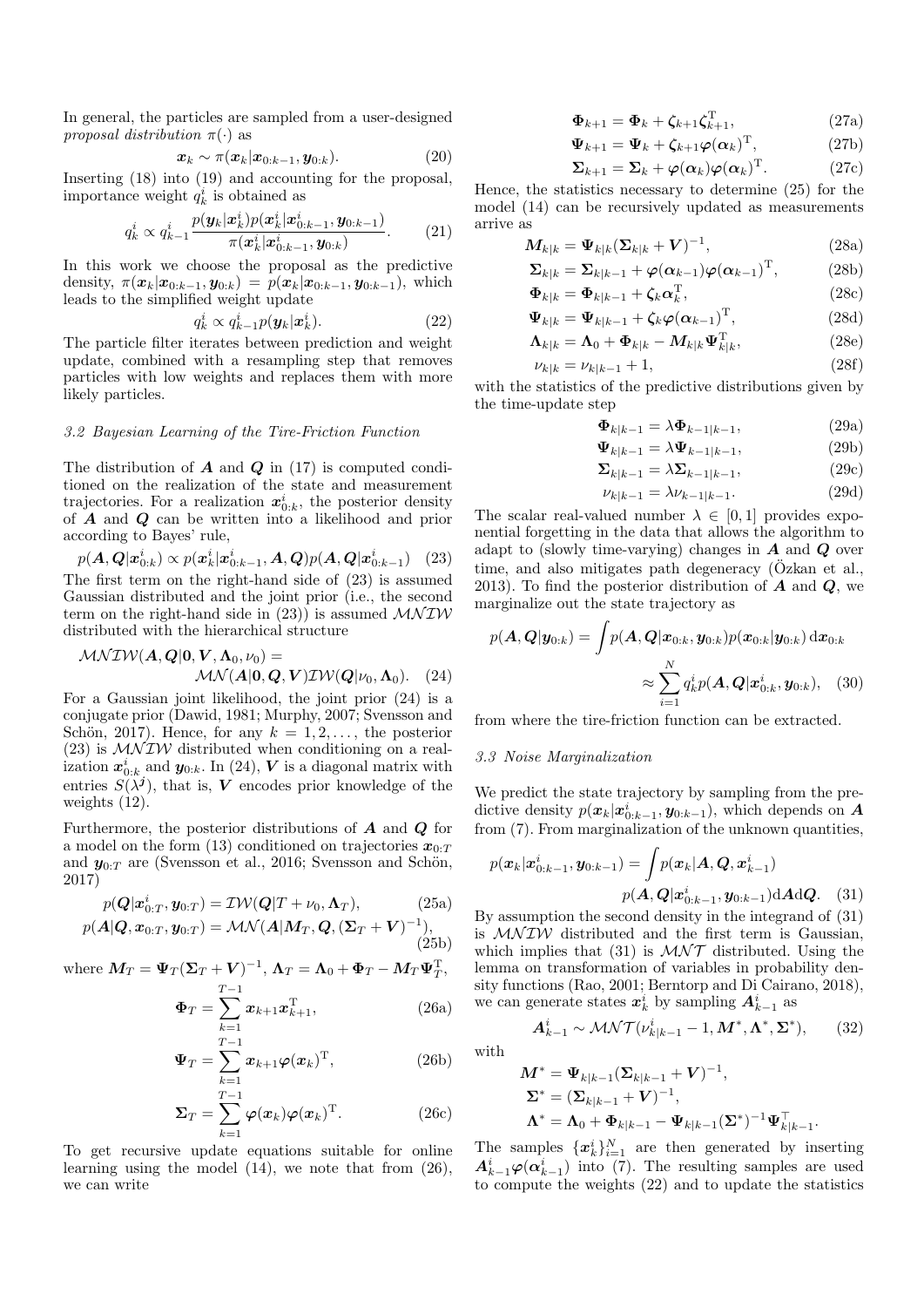$(28)$ . In the proposed method, each particle *i* retains its own estimate of the unknown parameters  $A^i$  and  $Q^i$ . Algorithm 1 summarizes the proposed method.

| <b>Algorithm 1</b> Pseudo-code of proposed algorithm                                                                                                    | is                   |
|---------------------------------------------------------------------------------------------------------------------------------------------------------|----------------------|
| Initialize: Set $\{x_0^i\}_{i=1}^N \sim p_0(x_0), \{q_{-1}^i\}_{i=1}^N = 1/N$ ,                                                                         | $\inf$               |
| $\{\nu_0^i,\mathbf{\Lambda}_0^i\}_{i=1}^N$ , $\boldsymbol{V}$                                                                                           | fri                  |
| for $k = 0, 1, $ do<br>1:                                                                                                                               |                      |
| for $i \in \{1, \ldots, N\}$ do<br>2:                                                                                                                   |                      |
| Update weight $\bar{q}_k^i$ using (22):<br>3:                                                                                                           |                      |
| $\bar{q}_k^i = q_{k-1}^i p(\boldsymbol{y}_k   \boldsymbol{x}_k^i)$                                                                                      | Fig<br>4, ?          |
| Update relevant statistics using $(28)$ .<br>4:                                                                                                         | nu                   |
| end for<br>5:                                                                                                                                           | $_{\rm the}$         |
| Normalize weights as $q_k^i = \bar{q}_k^i / (\sum_{i=1}^N \bar{q}_k^i)$ .<br>6:                                                                         | sna                  |
| Compute $N_{\text{eff}} = 1/(\sum_{i=1}^{N} (q_k^i)^2)$<br>7:                                                                                           | $_{\rm the}$         |
| if $N_{\text{eff}} \leq N_{\text{thr}}$ then<br>8:                                                                                                      | are                  |
| Resample particles and copy the corresponding<br>9:                                                                                                     | mc                   |
| statistics. Set $\{q_k^i\}_{i=1}^N = 1/N$ .                                                                                                             |                      |
| end if<br>10:                                                                                                                                           |                      |
| Compute state estimate $\hat{x}_k = \sum_{i=1}^N q_k^i x_k^i$ .<br>11:                                                                                  | W                    |
| Compute friction estimate $\hat{\boldsymbol{\mu}}_k = \sum_{i=1}^N q_k^i \boldsymbol{M}_{k k}^i \boldsymbol{\varphi}(\boldsymbol{\alpha}_k^i)$ .<br>12: | fur                  |
| for $i \in \{1, \ldots, N\}$ do<br>13:                                                                                                                  | an<br>m <sub>f</sub> |
| Predict relevant statistics using $(29)$ .<br>14:                                                                                                       | fur                  |
| Predict $x_{k+1}^i$ by sampling from (32) and insert-<br>15:                                                                                            | filt                 |
| ting into $(7)$ .                                                                                                                                       | ea                   |
| end for<br>16:                                                                                                                                          | fri                  |
| $17:$ end for                                                                                                                                           | $_{\rm the}$         |

#### 4. RESULTS PRELIMINARIES

We evaluate Algorithm 1 on simulated measurement data, but with control inputs generated experimentally. We have used a mid-size SUV to gather data and collected several different data sets using the same vehicle setup on a snow-covered track, all data sets roughly 250s long, and the maneuvers are such that the nonlinear region of the tire-force curve is excited at times. The parameters of the vehicle model have been extracted from data sheets and bench testing. In Sec. 5 we present the results of a simulation using the experimental control inputs.

For generating synthetic data, we use a single-track model with longitudinal velocity and steering angle as control inputs. The control inputs are from one of the experimental test-drives. The single-track model and associated measurement equation (8) use the Pacejka tire model Pacejka (2006), with parameters from (Olofsson et al., 2013).

We use 10 basis functions each for the front and rear tire, which gives  $m = 100$  basis functions in total. The sampling period is  $T_s = 40$ ms. The number of particles is  $N = 200$ . We use a squared exponential covariance function (Rasmussen and Williams, 2006)  $\kappa(r) = s_f \exp(-r^2/(2\ell^2))$ with spectral density  $S(s) = s_f \sqrt{2\pi \ell^2} \exp(-(\pi^2 \ell^2 s^2)(2)),$ where  $s_f = 500$ ,  $\vec{L} = 30\pi/180$ , and  $\ell = 2\pi/180$ . Prior knowledge of the tire friction can be used to initialize the algorithm and therefore improve convergence. Initializing the estimate with  $\mu(\alpha_k) = 0$  can result in large transients as there is no information incorporated the tire-friction function. We can split up the friction function into two parts,  $\mu(\alpha_k) = \tilde{\mu}(\alpha_k) + \Delta \mu(\alpha_k)$ , where  $\tilde{\mu}(\alpha_k)$  is the prior information. In this paper we initialize  $\tilde{\mu}(\alpha_k)$  using a Pacejka model with parameters corresponding to a surface with peak friction  $\mu_{\text{max}} = 0.05$ . The proposed method robust to the initialization, and it is merely there to form the estimator that the initial slope of the tirection function is positive and crosses the origin.

### 5. SIMULATION RESULTS

g. 1 displays the results from our method for  $t =$ 4, 20, 40, 60s, respectively. The estimates converge as the mber of measurements increases and a larger region of e state space is explored. Note that the times of the apshots do not imply anything about the convergence of the algorithm. Rather, the tire-friction function estimates e at all times very close to the true underlying Pacejka odel for the region in which data have been obtained.

# 6. CONCLUSION

e presented a method for jointly learning the nonlinear nction describing the dependence between wheel slip d tire friction, together with the vehicle state. The ethod is fully Bayesian and combines a truncated basisfunction formulation of Gaussian processes into a particleframework. This gives an online algorithm where ch particle retains its own estimate of the unknown tirection function and vehicle state. A key feature is that the method only uses sensors that are typically installed in production vehicles.

The simulation results show that the method is capable of accurately learning online the tire-friction function, but it is future work to verify the method experimentally. More interesting future work could be how to incorporate the considered approach for providing less conservative vehicle control.

#### REFERENCES

- Ahn, C., Peng, H., and Tseng, H.E. (2012). Robust estimation of road friction coefficient using lateral and longitudinal vehicle dynamics. Veh. Syst. Dyn., 50(6), 961–985.
- Berntorp, K. (2019a). Bayesian inference and learning of Gaussianprocess state-space models. In Eur. Control Conf. Naples, Italy.
- Berntorp, K. (2019b). Bayesian tire-friction learning by Gaussianprocess state-space models. In Eur. Control Conf. Naples, Italy.
- Berntorp, K. and Di Cairano, S. (2018). Tire-stiffness and vehiclestate estimation based on noise-adaptive particle filtering. IEEE Trans. Control Syst. Technol., 27(3), 1100–1114.
- Berntorp, K. and Hiroaki, K. (2019). Bayesian learning of tire friction with automotive-grade sensors by Gaussian-process state-space models. In IEEE Conf. Decision and Control. Nice, France.
- Carvalho, A., Lefévre, S., Schildbach, G., Kong, J., and Borrelli, F. (2015). Automated driving: The role of forecasts and uncertainty - a control perspective. Eur. J. Control, 24, 14–32.
- Dawid, A.P. (1981). Some matrix-variate distribution theory: notational considerations and a Bayesian application. Biometrika, 68(1), 265–274.
- Doucet, A. and Johansen, A.M. (2009). A tutorial on particle filtering and smoothing: Fifteen years later. In D. Crisan and B. Rozovsky (eds.), Handbook of Nonlinear Filtering. Oxford University Press.
- Frasch, J.V., Gray, A., Zanon, M., Ferreau, H.J., Sager, S., Borrelli, F., and Diehl, M. (2013). An auto-generated nonlinear MPC algorithm for real-time obstacle avoidance of ground vehicles. In Eur. Control Conf. Zurich, Switzerland.